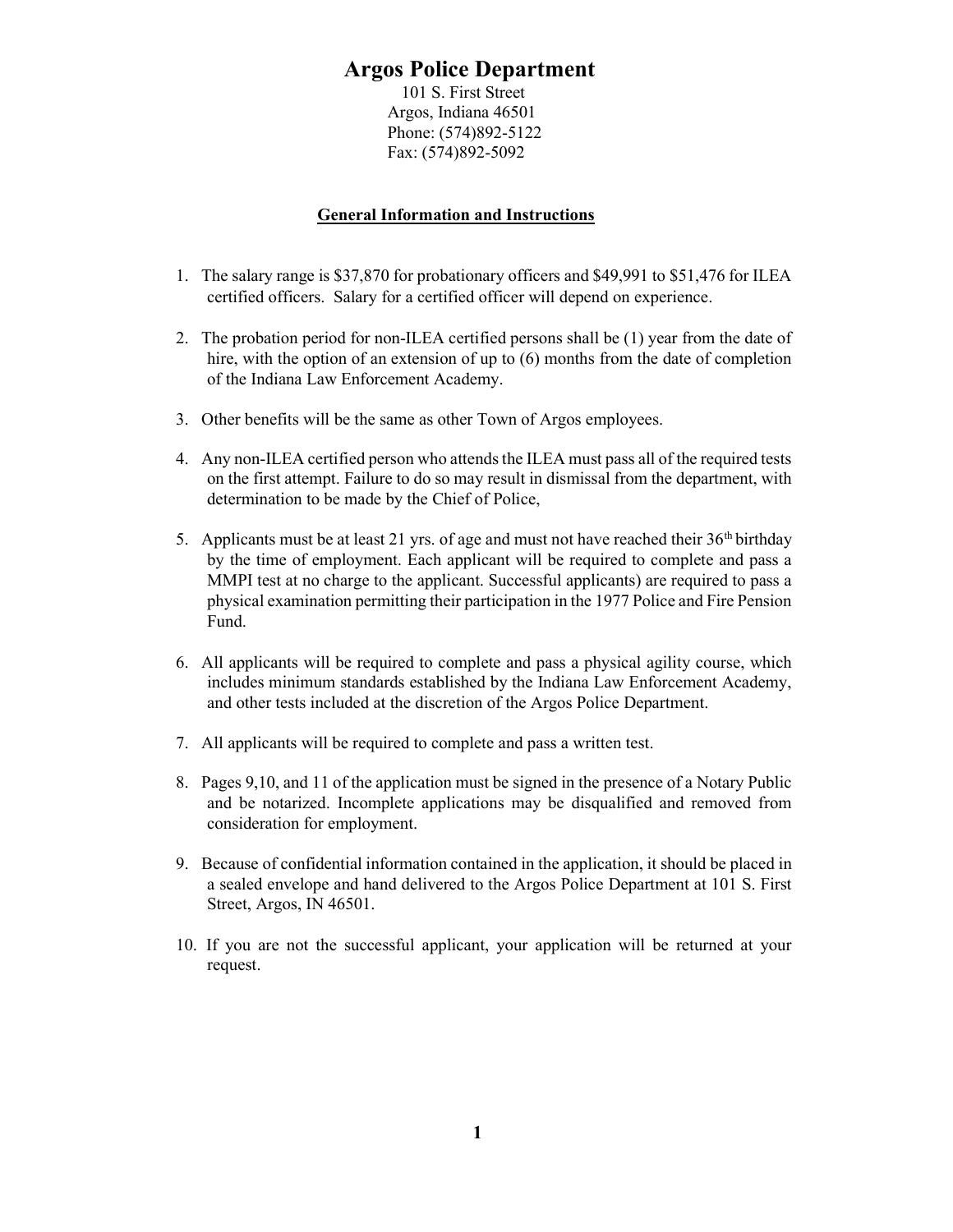#### ARGOS POLICE DEPARTMENT

#### APPLICATION FOR EMPLOYMENT

#### General Instructions

Type or print in black ink, an answer to every question. If a question does not apply to you, answer with N/A. If the space provided is insufficient, use a separate sheet of paper and precede each explanation with the number of the reference block. Do not misstate or omit material facts, since the statements made herein are subject to verification to determine your qualifications for employment.

| <b>POSTION APPLYING FOR:</b>                                                                          | $\text{Date:}$ |                                                                                    |  |  |
|-------------------------------------------------------------------------------------------------------|----------------|------------------------------------------------------------------------------------|--|--|
| $(1)$ Name.                                                                                           |                |                                                                                    |  |  |
|                                                                                                       |                |                                                                                    |  |  |
|                                                                                                       |                |                                                                                    |  |  |
|                                                                                                       |                |                                                                                    |  |  |
|                                                                                                       |                |                                                                                    |  |  |
|                                                                                                       |                |                                                                                    |  |  |
| (4) Date of Birth $\frac{1}{\sqrt{2\pi}}$ (5) Place of Birth $\frac{1}{\sqrt{2\pi}}$                  |                |                                                                                    |  |  |
|                                                                                                       |                |                                                                                    |  |  |
|                                                                                                       |                |                                                                                    |  |  |
| (9) Citizenship. Are you an American Citizen? Yes ________ No _______ If no, please provide           |                |                                                                                    |  |  |
| (10)<br>If engaged, please provide the name, address and telephone number of your fiancé              |                | Marital Status. Single ____ Married ____ Separated ____ Divorced ____ Widowed ____ |  |  |
| If married, please provide the name of your spouse _____________________________                      |                |                                                                                    |  |  |
| If divorced or separated, please list the name, address and telephone number of your estranged spouse |                |                                                                                    |  |  |
|                                                                                                       |                |                                                                                    |  |  |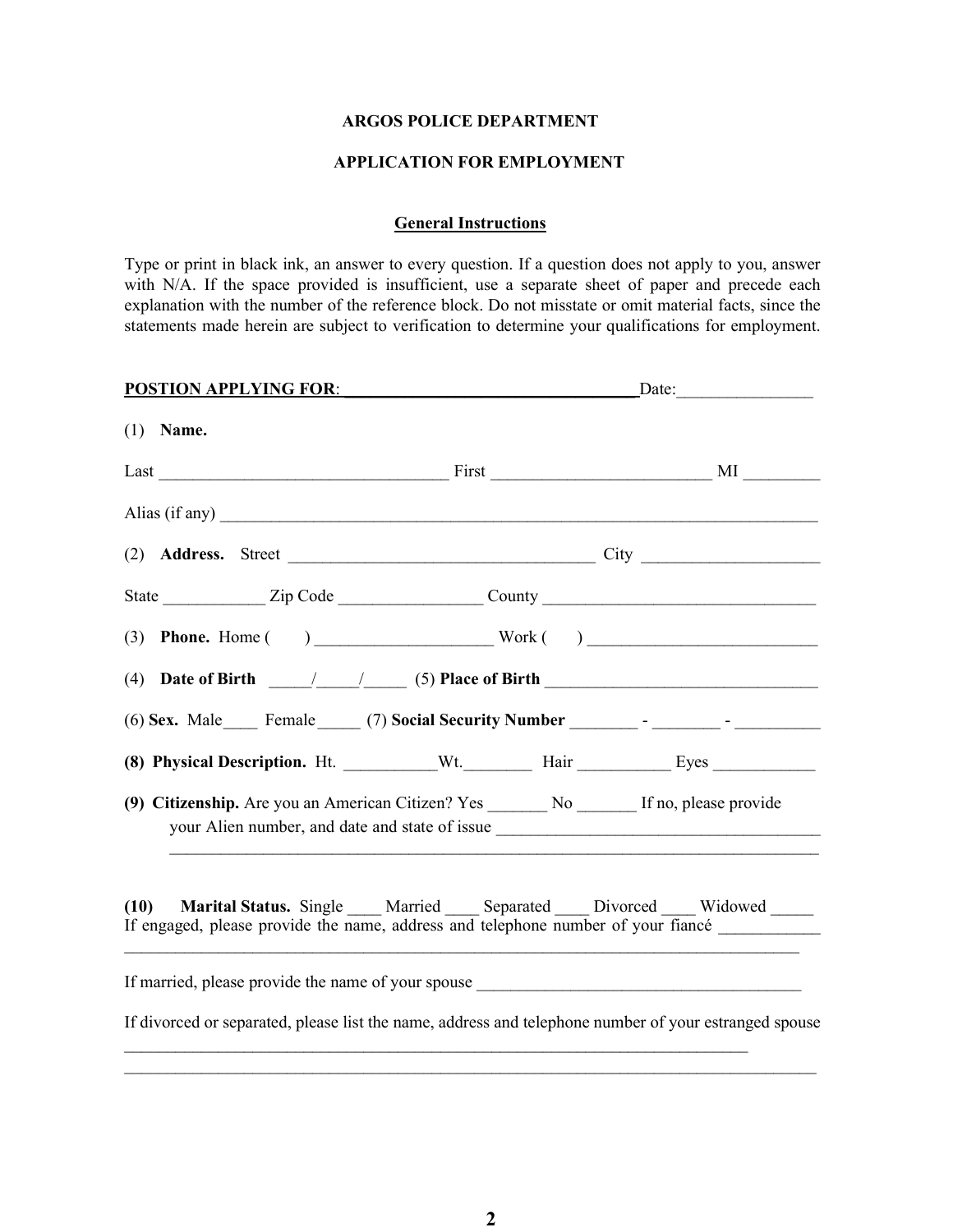a. Dependents. Please list all dependents living within your household.

| Name                                                                                                                                                                                                               | Relationship                                                                               | Age          |           |
|--------------------------------------------------------------------------------------------------------------------------------------------------------------------------------------------------------------------|--------------------------------------------------------------------------------------------|--------------|-----------|
|                                                                                                                                                                                                                    |                                                                                            |              |           |
| (11)<br>While in the service, were you ever arrested for an offense that resulted in a trial by<br>deck-court or by summary special or general court-martial? Yes ______ No ______<br>please list all information. | Military Status. Have you ever served in the armed forces? Yes ________ No ______          |              | If yes,   |
|                                                                                                                                                                                                                    |                                                                                            |              |           |
| Are you a member of the Reserves or the National Guard? Yes No<br>please list grade and service number, as well as the organization and location.                                                                  |                                                                                            |              | If yes,   |
| Active Inactive Standby Commander                                                                                                                                                                                  |                                                                                            |              |           |
| (12)<br>until completion of college.                                                                                                                                                                               | Education. Please list all schools attended, beginning with elementary school and continue |              |           |
| Name                                                                                                                                                                                                               | <b>City/State</b>                                                                          | <b>Dates</b> | Graduate? |
|                                                                                                                                                                                                                    |                                                                                            |              |           |
|                                                                                                                                                                                                                    |                                                                                            |              |           |
|                                                                                                                                                                                                                    |                                                                                            |              |           |
|                                                                                                                                                                                                                    |                                                                                            |              |           |
|                                                                                                                                                                                                                    |                                                                                            |              |           |

Trade or vocational schools attended. List any trade or vocational schools that you have attended.

 $\overline{\phantom{a}}$ 

<u> 1989 - Jan Sarah Barat, masjid aktor a shekara ta 1989 - André a Sarah Barat, masjid aktor a shekara ta 1981</u>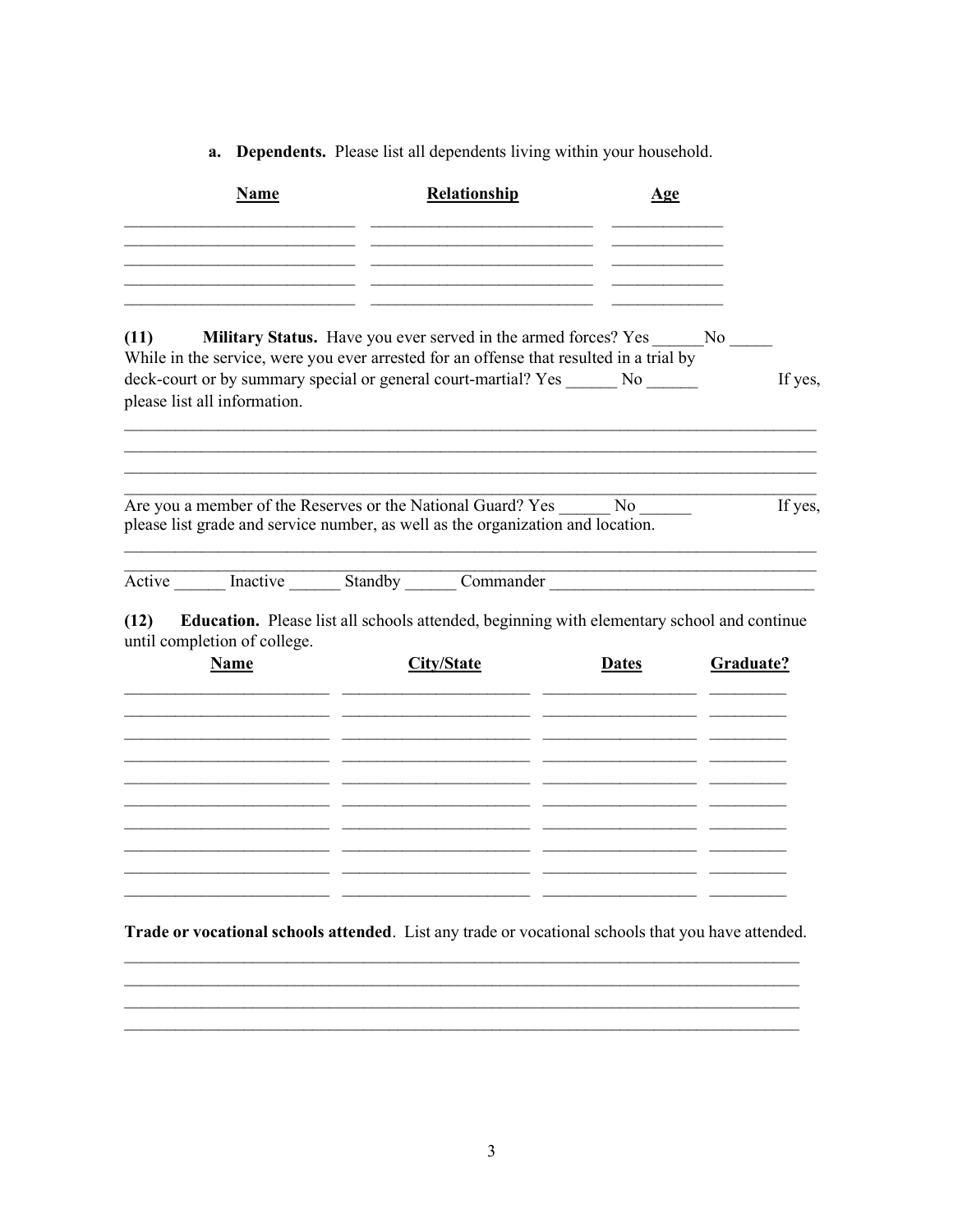(13) Foreign language. List each foreign language, and indicate your knowledge of each aspect, with a  $(+)$  to indicate strong knowledge and a  $(-)$  to indicate weak knowledge.

| Language                                                                                                              | Read | <b>Speak</b>                               | <b>Understand</b>                                                                        | Write | <b>Translate</b> |  |
|-----------------------------------------------------------------------------------------------------------------------|------|--------------------------------------------|------------------------------------------------------------------------------------------|-------|------------------|--|
| (14)<br>example: pilots license, radio operator, computer, etc.                                                       |      |                                            | Special skills and qualifications. Please list all special skills that you may have. For |       |                  |  |
| (15)<br>Has your license ever been suspended or revoked for any reason? Yes _____ No _____ If yes, please<br>explain. |      | Vehicle operator's license. License Number |                                                                                          |       |                  |  |
| Has your auto insurance ever been canceled: Yes ______ No ______ If yes, please explain.                              |      |                                            |                                                                                          |       |                  |  |
| Auto insurance company name and address.                                                                              |      |                                            |                                                                                          |       |                  |  |

(17) Employment history. Beginning with your most recent or current job, please list your work history from the time you graduated from high school or were discharged from the military, whichever applies to you. Also include any periods of unemployment if applicable.

| Employer:          |            |      |    |
|--------------------|------------|------|----|
| City/State:        |            | From | To |
| Phone              | Supervisor |      |    |
| Reason for leaving |            |      |    |
|                    |            |      |    |
| Employer:          |            |      |    |
| City/State:        |            | From | To |
| Phone              | Supervisor |      |    |
| Reason for leaving |            |      |    |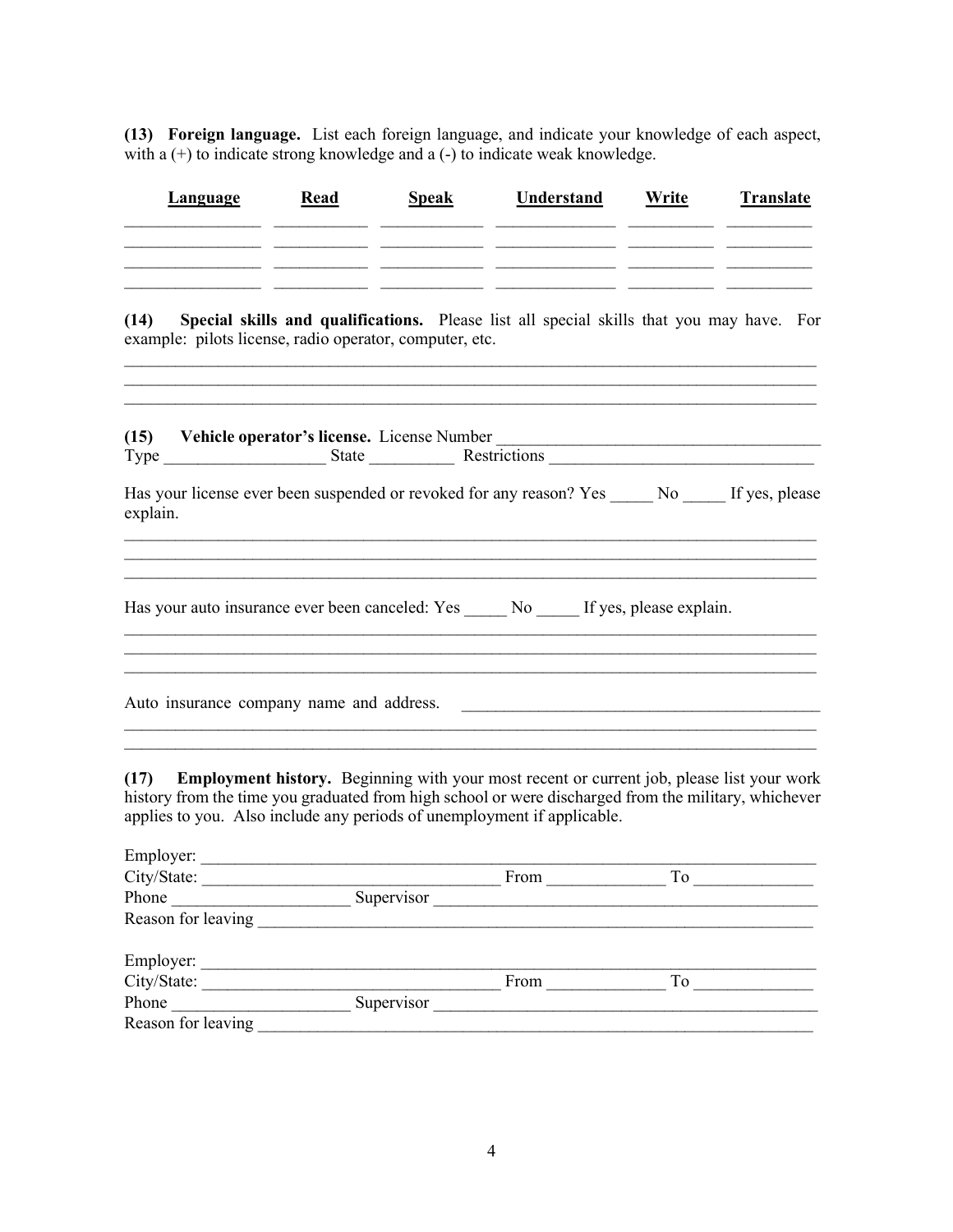|                    | Employer:        |      |                                                                                                                                                                                                                                                                                                                                                                                   |
|--------------------|------------------|------|-----------------------------------------------------------------------------------------------------------------------------------------------------------------------------------------------------------------------------------------------------------------------------------------------------------------------------------------------------------------------------------|
|                    |                  |      |                                                                                                                                                                                                                                                                                                                                                                                   |
|                    |                  |      | City/State: <u>From To To City/State:</u> Supervisor From To To To To Company Supervisor Company Supervisor Company Supervisor Company Supervisor Company Supervisor Company Supervisor Company Supervisor Company Supervisor Compa                                                                                                                                               |
|                    |                  |      |                                                                                                                                                                                                                                                                                                                                                                                   |
|                    | Employer:        |      |                                                                                                                                                                                                                                                                                                                                                                                   |
|                    |                  |      | $City/State:$ From From To                                                                                                                                                                                                                                                                                                                                                        |
|                    |                  |      | Phone Supervisor                                                                                                                                                                                                                                                                                                                                                                  |
|                    |                  |      |                                                                                                                                                                                                                                                                                                                                                                                   |
|                    |                  |      |                                                                                                                                                                                                                                                                                                                                                                                   |
|                    |                  |      |                                                                                                                                                                                                                                                                                                                                                                                   |
|                    |                  |      |                                                                                                                                                                                                                                                                                                                                                                                   |
|                    |                  |      |                                                                                                                                                                                                                                                                                                                                                                                   |
|                    |                  |      |                                                                                                                                                                                                                                                                                                                                                                                   |
|                    |                  |      |                                                                                                                                                                                                                                                                                                                                                                                   |
|                    |                  |      |                                                                                                                                                                                                                                                                                                                                                                                   |
|                    |                  |      |                                                                                                                                                                                                                                                                                                                                                                                   |
|                    |                  |      |                                                                                                                                                                                                                                                                                                                                                                                   |
|                    |                  |      | $City/State:$ From From To                                                                                                                                                                                                                                                                                                                                                        |
|                    |                  |      |                                                                                                                                                                                                                                                                                                                                                                                   |
|                    |                  |      |                                                                                                                                                                                                                                                                                                                                                                                   |
|                    | Employer:        |      |                                                                                                                                                                                                                                                                                                                                                                                   |
| City/State:        |                  | From | $To \begin{tabular}{ c c } \hline \rule{.4cm}{.4cm} \rule{.4cm}{.4cm} \rule{.4cm}{.4cm} \rule{.4cm}{.4cm} \rule{.4cm}{.4cm} \rule{.4cm}{.4cm} \rule{.4cm}{.4cm} \rule{.4cm}{.4cm} \rule{.4cm}{.4cm} \rule{.4cm}{.4cm} \rule{.4cm}{.4cm} \rule{.4cm}{.4cm} \rule{.4cm}{.4cm} \rule{.4cm}{.4cm} \rule{.4cm}{.4cm} \rule{.4cm}{.4cm} \rule{.4cm}{.4cm} \rule{.4cm}{.4cm} \rule{.4cm$ |
|                    | Phone Supervisor |      |                                                                                                                                                                                                                                                                                                                                                                                   |
| Reason for leaving |                  |      |                                                                                                                                                                                                                                                                                                                                                                                   |
|                    |                  |      | Have you ever been discharged (fired), put on inactive status for cause, or subjected to disciplinary                                                                                                                                                                                                                                                                             |
|                    |                  |      | action while employed in any position? Yes ______ No ______ If yes, please explain.                                                                                                                                                                                                                                                                                               |
|                    |                  |      |                                                                                                                                                                                                                                                                                                                                                                                   |
|                    |                  |      | Have you ever resigned (quit) after being informed by your employer that they intended to discharge<br>(fire) you for any reason? Yes ______ No ______ If yes, please explain.                                                                                                                                                                                                    |
|                    |                  |      |                                                                                                                                                                                                                                                                                                                                                                                   |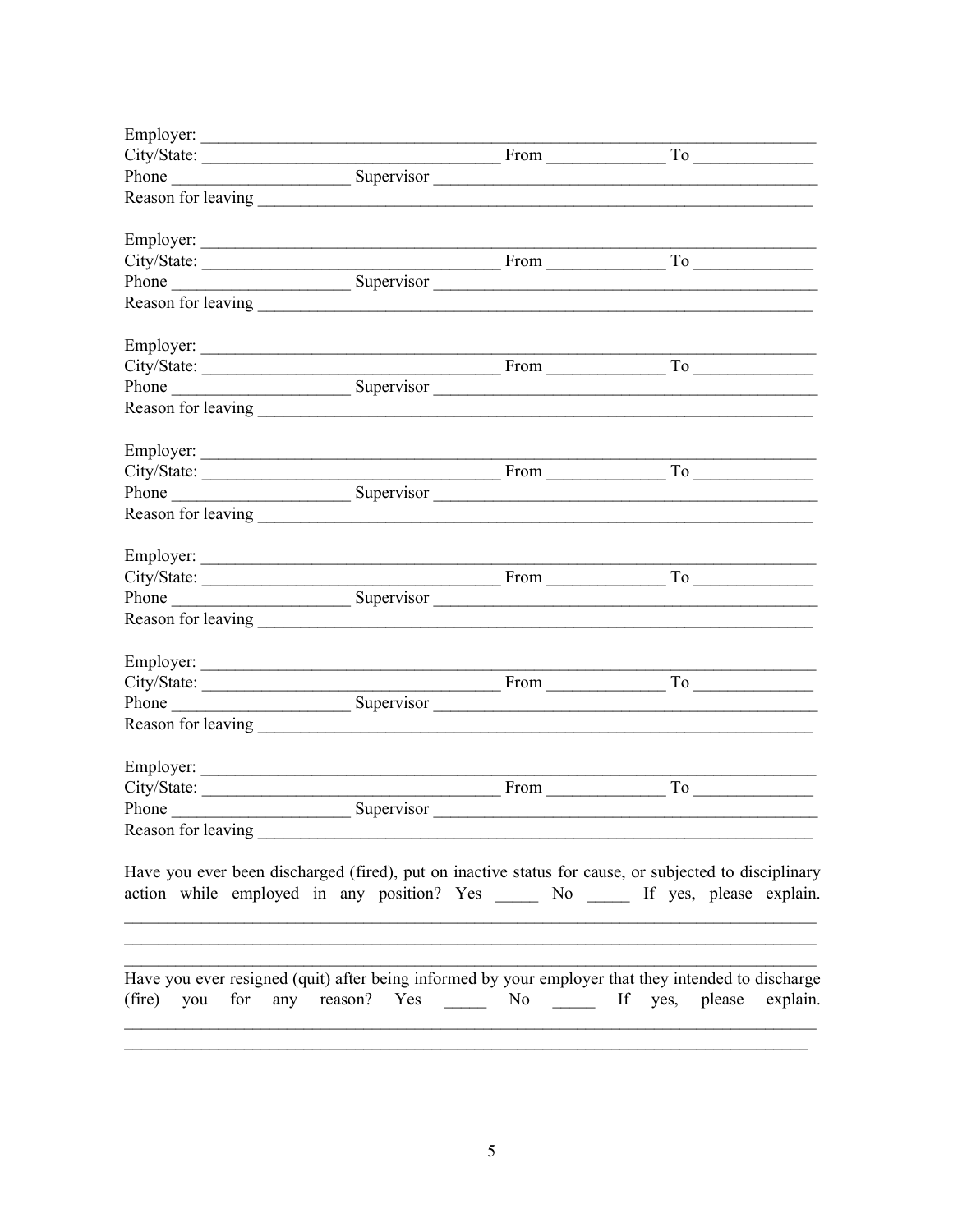(18) Financial status. Please list any and all debts that you currently owe.

| <b>Name</b>               |                       | <b>City/State</b>                                                                                                                                                                                                  | <b>Type</b>                                                                                           |
|---------------------------|-----------------------|--------------------------------------------------------------------------------------------------------------------------------------------------------------------------------------------------------------------|-------------------------------------------------------------------------------------------------------|
|                           |                       |                                                                                                                                                                                                                    |                                                                                                       |
|                           |                       |                                                                                                                                                                                                                    |                                                                                                       |
|                           |                       | the control of the control of the control of the control of the control of the control of<br><u> 1989 - Johann Barbara, martin amerikan basar dan berasal dan berasal dalam basar dalam basar dalam basar dala</u> |                                                                                                       |
|                           |                       | May we obtain a copy of your credit history? Yes ______ No _____                                                                                                                                                   |                                                                                                       |
| including City and State. |                       |                                                                                                                                                                                                                    | Do you currently have a checking account? Yes _____ No _____ If yes, which financial institution,     |
| (19)                      |                       | criminal. Also list any and all civil litigations that you were a party in.                                                                                                                                        | Arrest, Detention and Civil litigation. Please list all arrests, including traffic, juvenile and      |
|                           |                       |                                                                                                                                                                                                                    | Have you ever been fingerprinted for any reason? Yes ______ No ______ If yes, please explain.         |
|                           |                       |                                                                                                                                                                                                                    |                                                                                                       |
|                           |                       | or more consecutive days of work or school, during the last 5 years.                                                                                                                                               | (20) Health and Illness. Please list any and all illness, injury or disease that caused you to miss 3 |
| # of days                 | <b>Illness/Injury</b> | Date                                                                                                                                                                                                               | <b>Treating Physician</b>                                                                             |
|                           |                       |                                                                                                                                                                                                                    |                                                                                                       |
|                           |                       | - -                                                                                                                                                                                                                |                                                                                                       |
|                           |                       |                                                                                                                                                                                                                    |                                                                                                       |
|                           |                       |                                                                                                                                                                                                                    |                                                                                                       |

Number of days you have been ill in the last 5 years in addition to the above?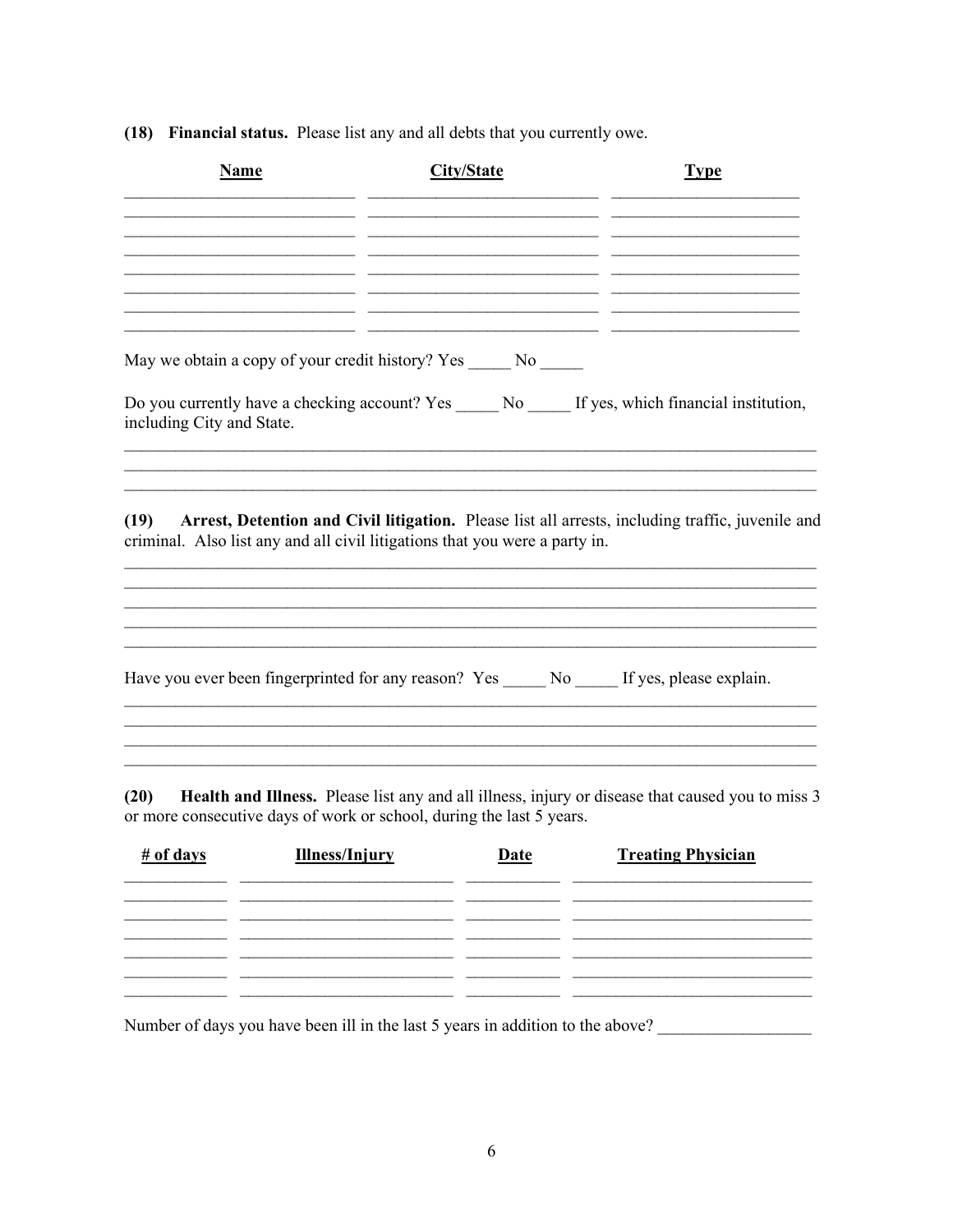Are you currently, or have you ever been treated for alcoholism? Yes \_\_\_\_\_\_ No \_\_\_\_\_ If yes, please explain.

|          | Are you currently being treated or have you ever been treated for a mental illness? Yes<br>If yes, please explain. |  |  |  |  |  | No |
|----------|--------------------------------------------------------------------------------------------------------------------|--|--|--|--|--|----|
|          | Have you ever had a nervous breakdown? Yes ______ No _____ If yes, please explain.                                 |  |  |  |  |  |    |
| explain. | Do you currently use or have you ever used any illegal drugs? Yes No If yes, please                                |  |  |  |  |  |    |

(21) Residences. Please list all residences you have had for the past 10 years, beginning with the most recent or current.

| <b>Address</b> | <b>City/State</b> | From | $\underline{\mathbf{To}}$ |  |
|----------------|-------------------|------|---------------------------|--|
|                |                   |      |                           |  |
|                |                   |      |                           |  |
|                |                   |      |                           |  |
|                |                   |      |                           |  |
|                |                   |      |                           |  |
|                |                   |      |                           |  |

(22) References. Please list five persons with direct knowledge of your ability to perform the duties of the job that you are applying for. Do not list former employers, former supervisors, relatives or persons residing outside Indiana. When listing, be sure to provide all the correct information as it will be necessary to contact them.

| -<br><b>Name</b> | City/State | <b>Phone</b> | <b>Years Known</b> |
|------------------|------------|--------------|--------------------|
|                  |            |              |                    |
|                  |            |              |                    |
|                  |            |              |                    |
|                  |            |              |                    |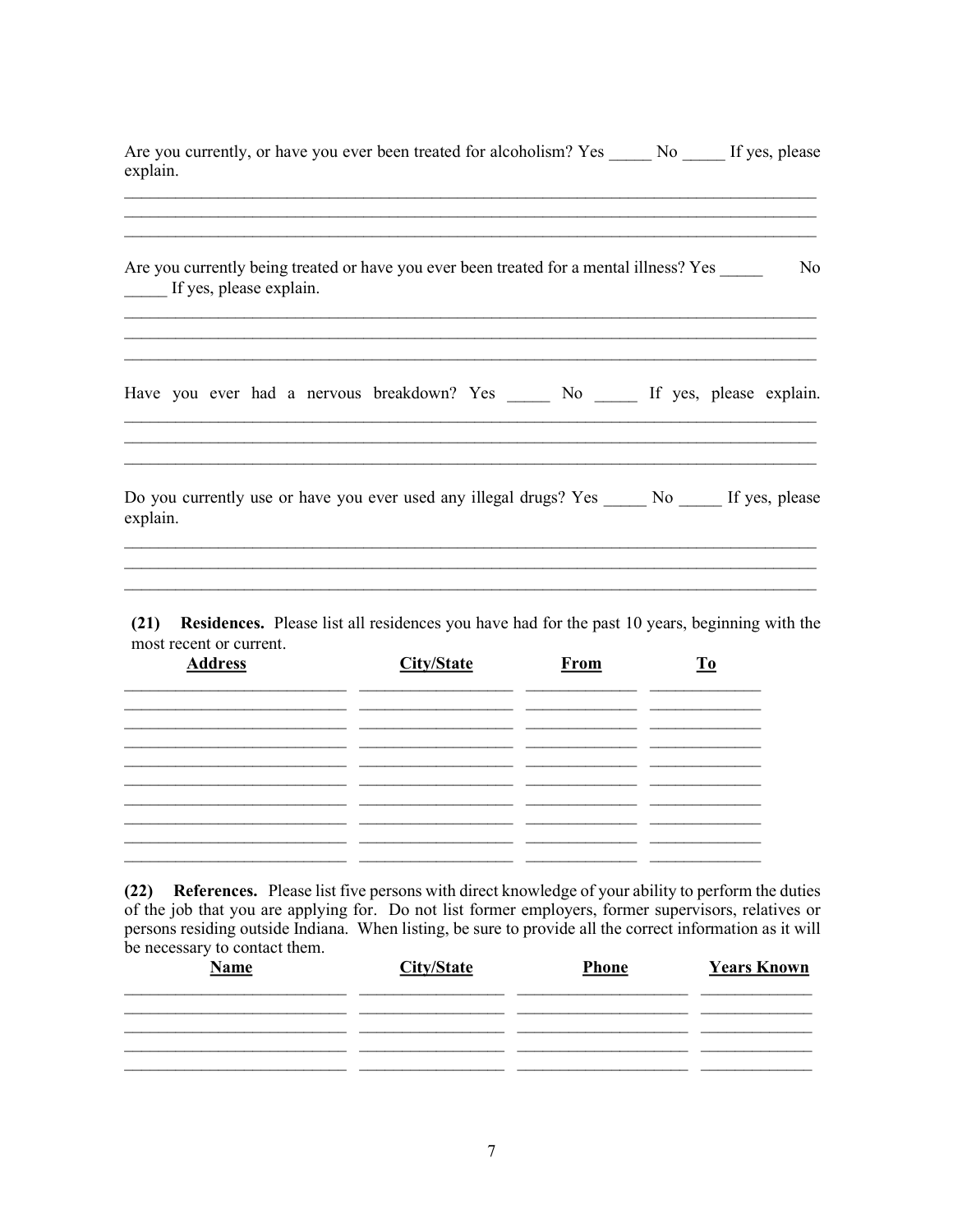| Name                                                                                                                                                                                                                                                                    | City/State | <b>Office Held</b> | From | T <sub>0</sub> |
|-------------------------------------------------------------------------------------------------------------------------------------------------------------------------------------------------------------------------------------------------------------------------|------------|--------------------|------|----------------|
|                                                                                                                                                                                                                                                                         |            |                    |      |                |
| Hobbies, sports and activities.<br>(24)                                                                                                                                                                                                                                 |            |                    |      |                |
|                                                                                                                                                                                                                                                                         |            |                    |      |                |
| (25) Pertinent incidents. Are there any incidents in your life that are not already mentioned<br>in this application, that may reflect upon your suitability to perform the duties which you may<br>called upon to do? Yes _____ No _____ If yes, please explain.<br>be |            |                    |      |                |
|                                                                                                                                                                                                                                                                         |            |                    |      |                |
| (26) Previous governmental applications. Have you every applied with any other<br>governmental agency? Yes ______ No ______ If yes, please give dates and locations.                                                                                                    |            |                    |      |                |
| (27) Polygraph (Lie Detector) examination. Will you agree to submit to a polygraph test?<br>Yes No If no, please explain.                                                                                                                                               |            |                    |      |                |

### (23) Past or present membership in organizations.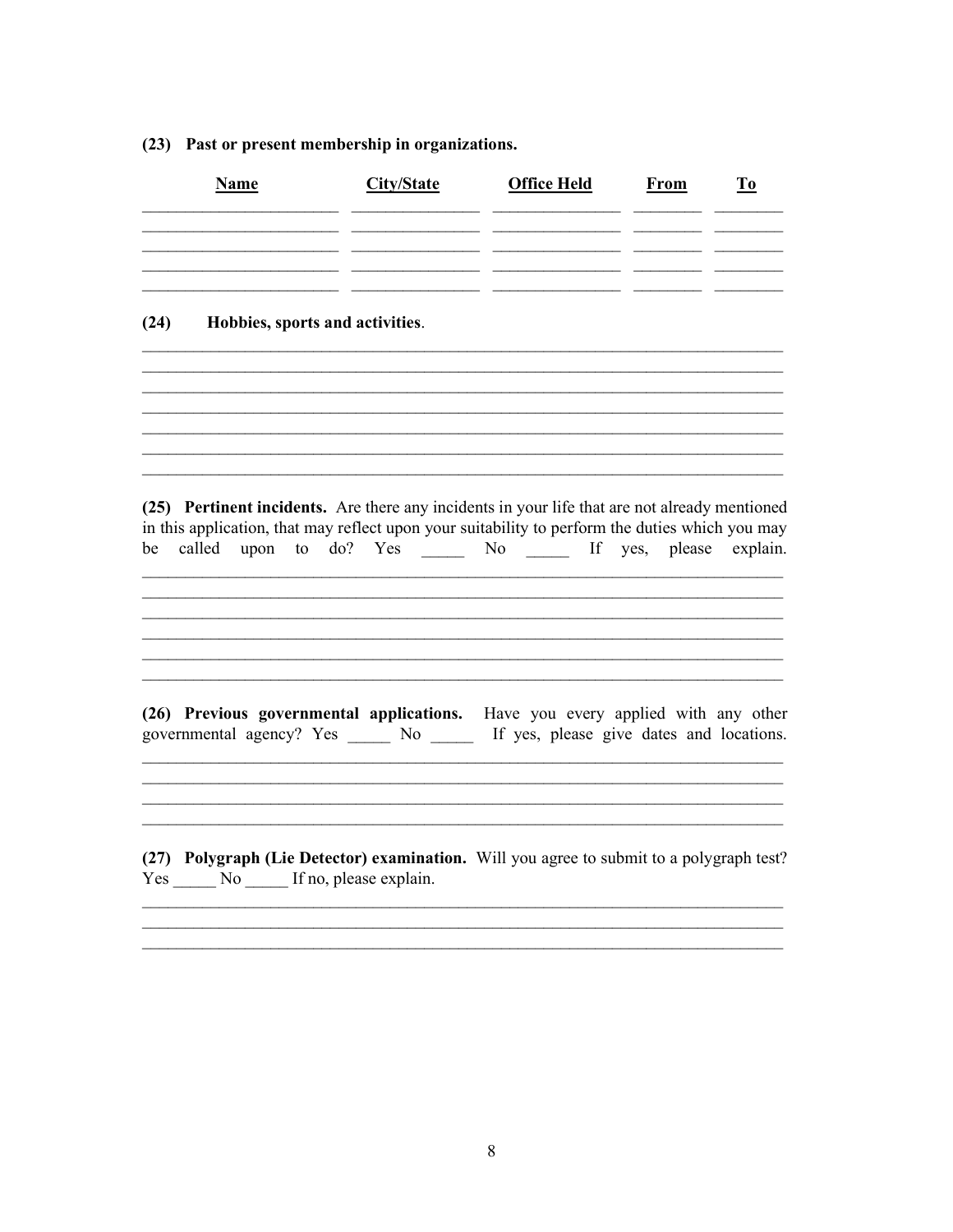|  |  |  | (28) Contact of present employer. Do you object to your current employer being contacted |  |                         |
|--|--|--|------------------------------------------------------------------------------------------|--|-------------------------|
|  |  |  | in regards to you application? Yes ______ No _____                                       |  | If yes, please explain. |

 $\mathcal{L}_\text{max} = \frac{1}{2} \sum_{i=1}^n \mathcal{L}_\text{max} = \frac{1}{2} \sum_{i=1}^n \mathcal{L}_\text{max} = \frac{1}{2} \sum_{i=1}^n \mathcal{L}_\text{max} = \frac{1}{2} \sum_{i=1}^n \mathcal{L}_\text{max} = \frac{1}{2} \sum_{i=1}^n \mathcal{L}_\text{max} = \frac{1}{2} \sum_{i=1}^n \mathcal{L}_\text{max} = \frac{1}{2} \sum_{i=1}^n \mathcal{L}_\text{max} = \frac{1}{2} \sum_{i=$  $\_$  , and the contribution of the contribution of the contribution of the contribution of  $\mathcal{L}_\text{max}$ 

I certify that there are no misrepresentations, omissions, or falsifications in the foregoing statements and answers. I also certify that the entries made by me are true, complete, and correct to the best of my knowledge and belief.

I further agree and consent In advance to be being summarily discharged without case or hearing if any of the above information contains any misrepresentations or falsifications and/or any pertinent information has been omitted.

Signature of Applicant

 $\mathcal{L}_\text{max}$  , and the set of the set of the set of the set of the set of the set of the set of the set of the set of the set of the set of the set of the set of the set of the set of the set of the set of the set of the

| Subscribed and sworn before me on this | day of                |  |
|----------------------------------------|-----------------------|--|
|                                        | My commission expires |  |
| Signature of Notary Public             |                       |  |
| City                                   | County                |  |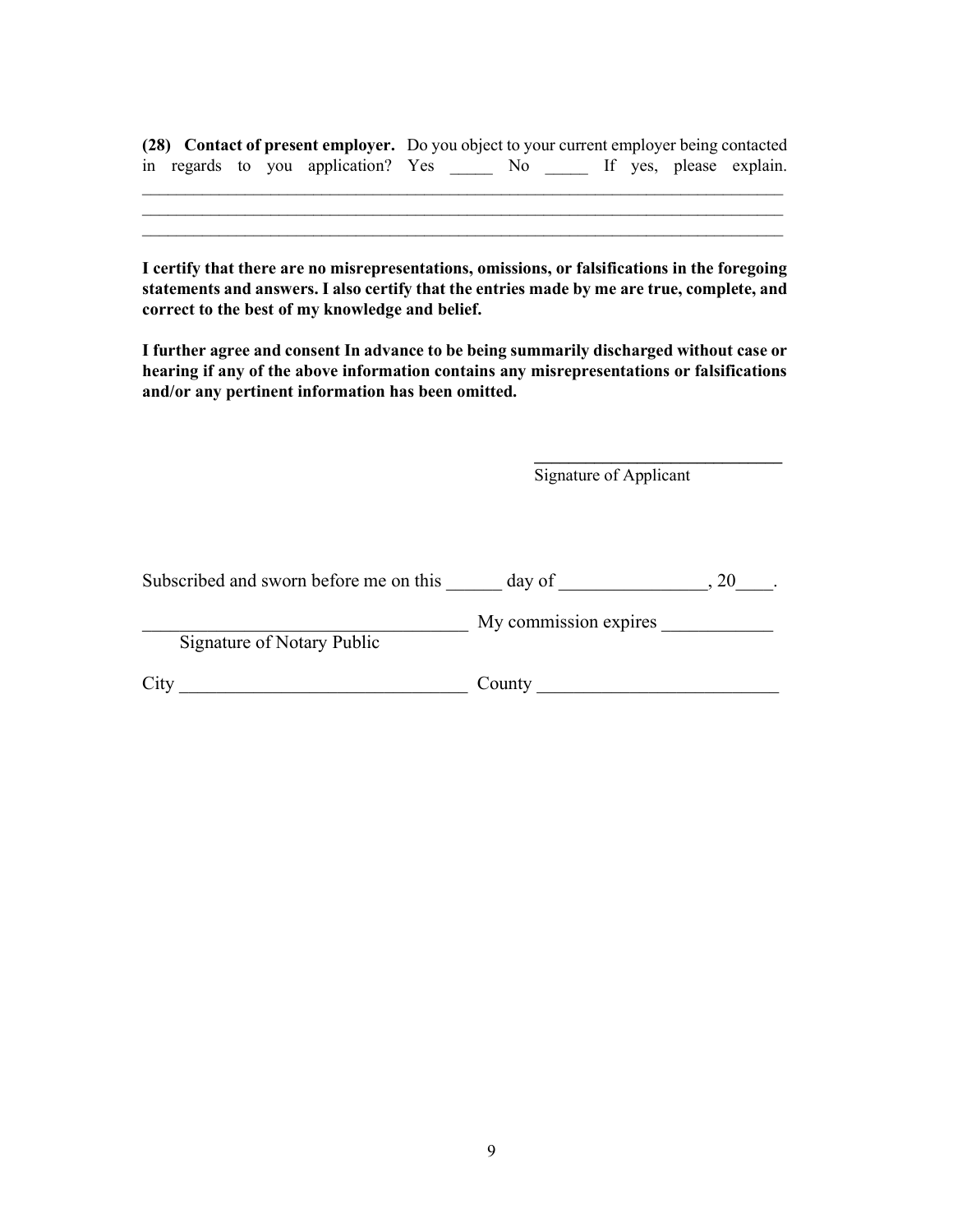#### ARGOS POLICE DEPARTMENT 101 S. FIRST STREET ARGOS, IN 46501

#### Authorization for review, release and permission to secure personal records

I, hereby authorize the duly authorized employees of the Argos Police Department to obtain, copy, secure and review any and all records, data and information pertaining to me, my medical and dental history, arrest data, credit standing, private life, educational progress, social life and any other information deemed pertinent by said department, in order to enable said department to conduce a full and complete background investigation of my person. I hereby also absolve and agree to hold harmless any individual, agency or institution who supplies data, records, or information to said department from any liability of whatever nature and from any cause of action which might arise from said transaction.

Signature of Applicant

**Date** 

| Subscribed and sworn before me on this | day of                |  |
|----------------------------------------|-----------------------|--|
| Signature of Notary Public             | My commission expires |  |
|                                        | County                |  |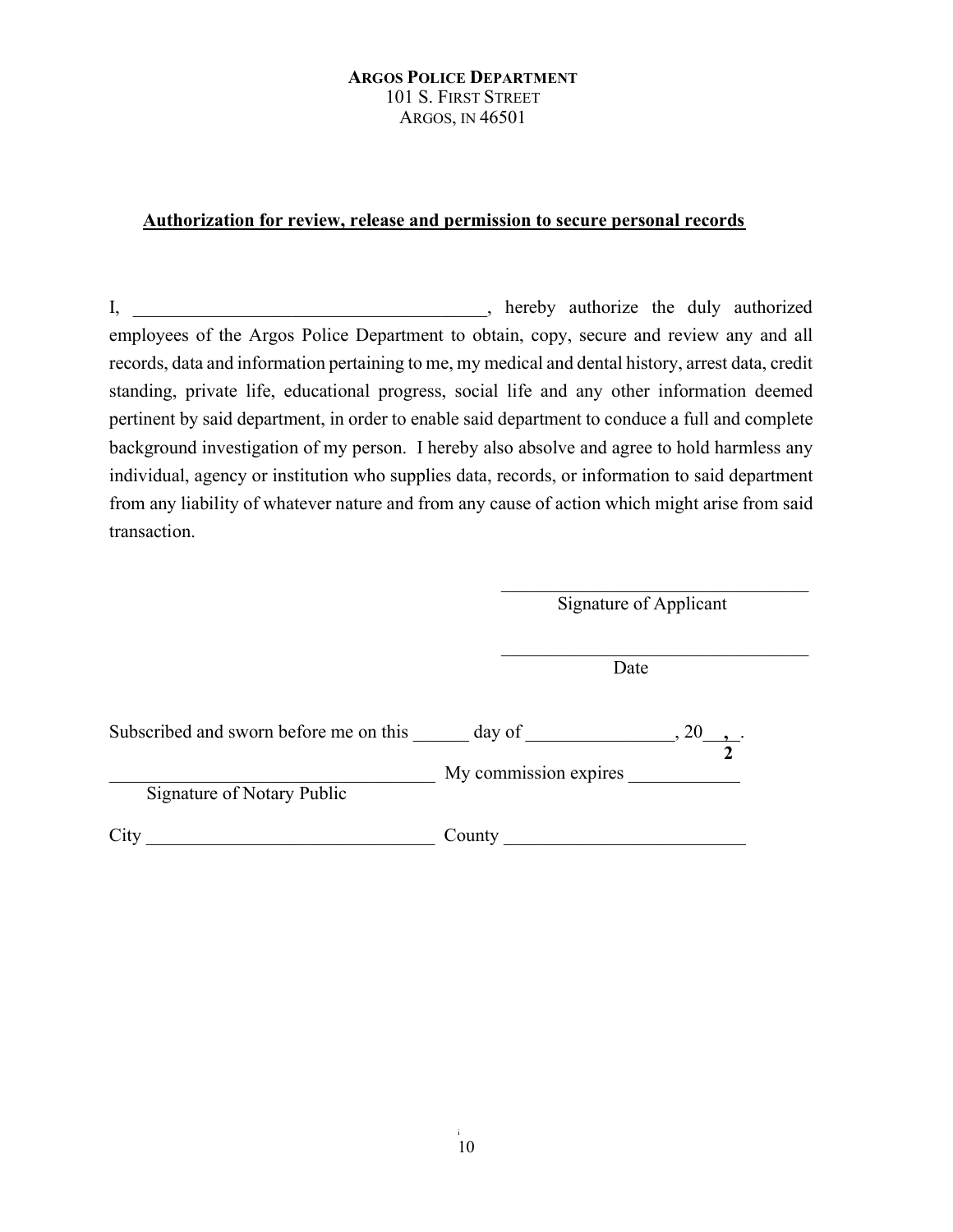## **ATTACHMENTS**

You need to attach any of the following if they apply to you.

- 1. Copy of birth certificate
- 2. Military discharge papers (DD 214)
- 3. Copy of high school diploma
- 4. High school transcripts
- 5. Copy of college or university diploma
- 6. College or university transcripts
- 7. Copies of certificates from trade or vocational schools attended
- 8. Copies of certificates from Law Enforcement schools attended
- 9. Copy of driver's license
- 10. Copy of social security card
- 11. A 2" x 2" color front view photo of yourself taken within the last 2 years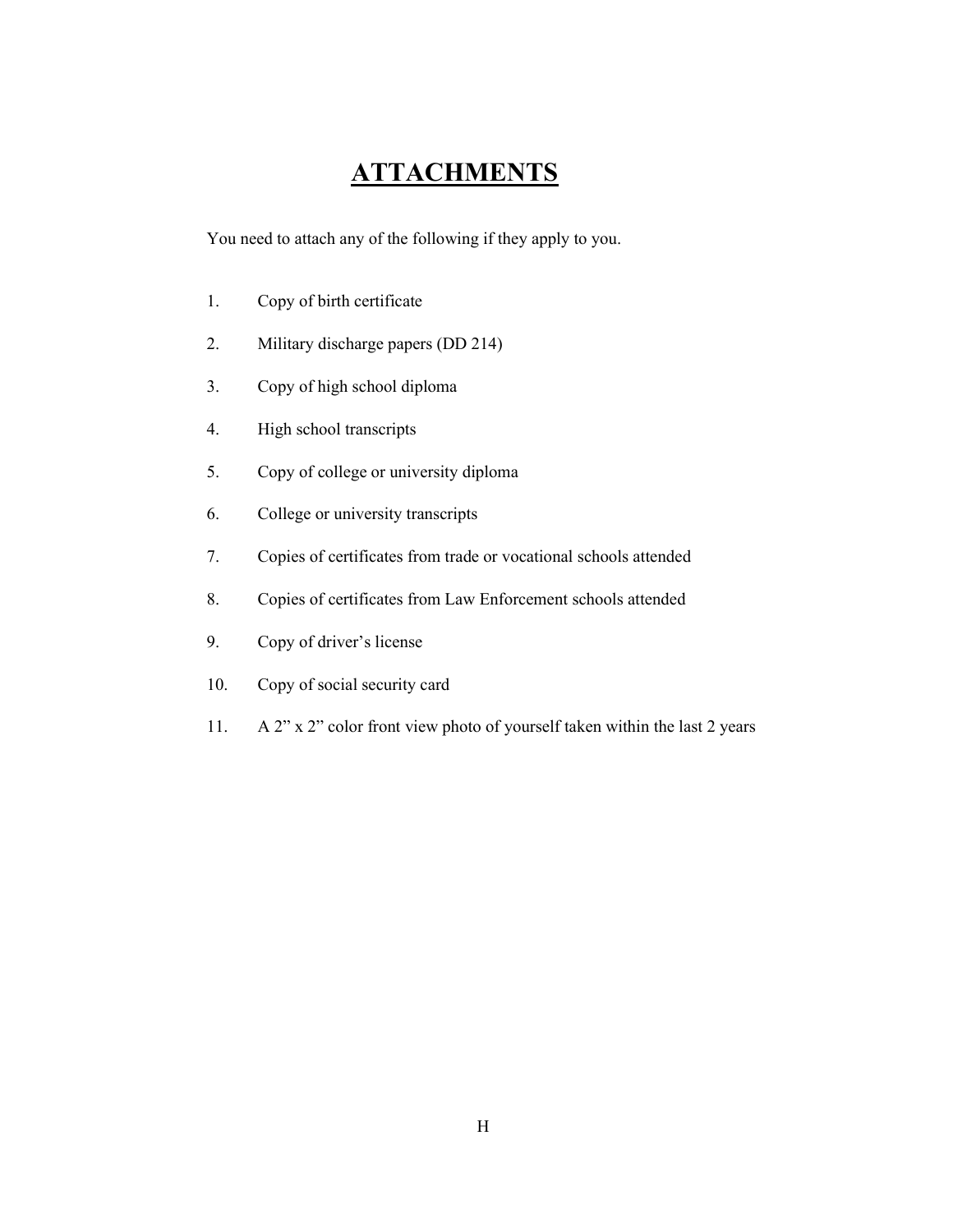| Agency                           |  |
|----------------------------------|--|
| Leqal/Correcllon                 |  |
| Law Enforcement Academy. Indiana |  |
| Date Created                     |  |
| 06/23/2008 08:38 AM              |  |
| Last Updated                     |  |

06/23/2008 08:38 AM

What are the ILEA' physical fitness training requirements?

Question

What are the  $ILEA<sup>1</sup>$  physical fitness training requirements?

Answer

There are five (5) physical fitness components that will be measured in one day as a battery of tests.

1. Vertical Jump. This measures leg power, and consists of measuring how high a person jumps.

2. **One Minute Sit Ups.** This measures abdominal, or trunk, muscular endurance. While lying on his/her back, the student will be given one (1) minute to do as many bent leg sit ups as possible.

3.300 Meter Run. This measures anaerobic power, or the ability to make an intense burst of effort for a short time period or distance. This component consists of sprinting 300 meters as fast as possible.

4. Maximum Push Ups. This measures the muscular endurance of the upper body. This component consists of doing as many push ups as possible until muscular failure.

5.1.5 Mile Run. This measures aerobic power or cardiovascular endurance (stamina over time). To complete this component you must run/walk, as fast as possible, a distance of 1.5 miles.

Testing will be conducted in the first week of training and again in the last week. Each component is scored separately and the standard must be met on each and every one.

| <b>ILEA Entry Standards</b>   |                 |  |
|-------------------------------|-----------------|--|
| Test                          | <b>Standard</b> |  |
| Vertical Jump                 | 13.5 inches     |  |
| One Minute Sit-<br><b>ups</b> | 24              |  |
| 300 Meter Run                 | 82 Seconds      |  |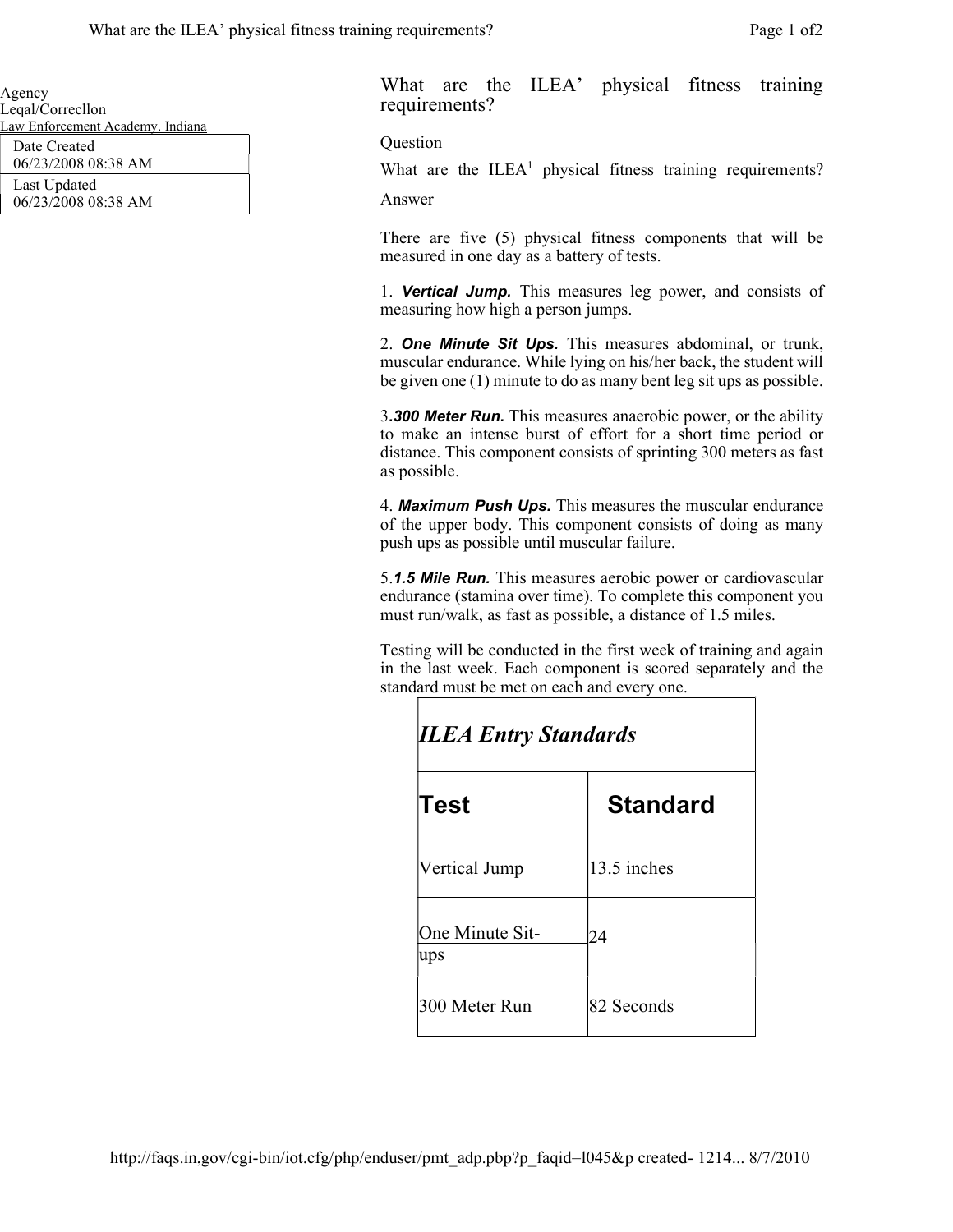$\Gamma$ 

| Maximum Pushups | 21                       |
|-----------------|--------------------------|
| 1.5 Mile Run    | 18 Minutes 56<br>Seconds |

# ILEA Exit Standards

| $\bf Test$          | <b>Standard</b>           |
|---------------------|---------------------------|
| Vertical Jump       | 16 Inches                 |
| One Minute Sit- ups | 29                        |
| 300 Meter Run       | 71 Seconds                |
| Maximum Pushups     | 25                        |
| 1.5 Mile Run        | 16 Minutes 28<br>Secpnds' |